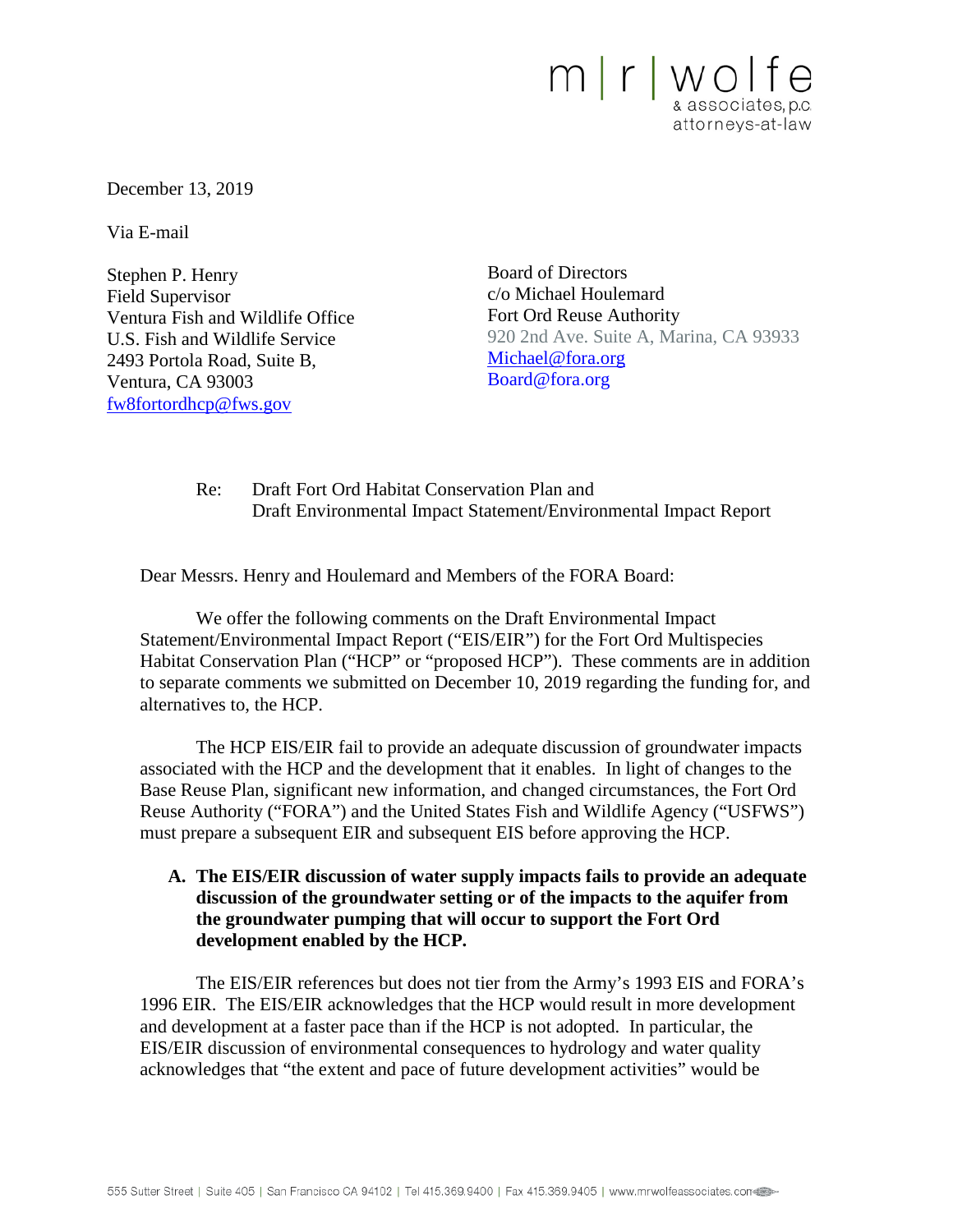greater under the HCP alternative than under the no-action alternative." (EIS/EIR, p. 4.10-1.)

# **1. The EIS/EIR Utilities discussion does not address the effects of the project on aquifer depletion or seawater intrusion.**

The EIS/EIR setting description for utilities states that that the Base Reuse Plan limits development based on the suballocation of the 6,600 AFY "retained" by the Army for its use. It references the 1993 Annexation Agreement between the Army and Monterey County Water Resources Agency ("MCWRA"), but does not discuss its terms, including its temporary nature, its provisions for a replacement potable water supply, and its requirement for the cessation of all pumping on Fort Ord. (EIS/EIR, p. 3.16-1.)

The EIS/EIR's discussion of environmental consequences of utility systems considers only the availability of a water *supply*. The discussion assumes that there will be a 6,600 AFY supply of groundwater to support the development made possible by the HCP. (EIS/EIR, p. 4.16-3.) Neither the thresholds of significance nor the discussion itself consider the impacts to the groundwater resource of *using* that purported supply, such as aquifer depletion and seawater intrusion.

Furthermore, the discussion of supply availability is itself inadequate, because there is no consideration that the supplier's wells may become inoperable due to seawater intrusion, even though seawater intrusion has advanced very close to the Marina Coast Water District ("MCWD") wells supplying Fort Ord. Nor is there any discussion of the uncertainty of the supply in light of the temporary nature of the permission to pump groundwater under the 1993 Annexation Agreement. Nor is there any discussion of the uncertainty of the supply in light of the pending dissolution of FORA and the lack of any agreement that would entitled land use jurisdictions to a water supply from MCWD.

# **2. Nor does the EIS/EIR Hydrology and Water Supply discussion address the effects of the project on aquifer depletion or seawater intrusion.**

The EIS/EIR setting description for hydrology and water supply states that that the discussion is based in part on the 1996 Reuse Plan EIR, and references the Army's 1993 FEIS and 1996 FSEIS "for more information." (EIS/EIR, p. 3.10-1) The discussion acknowledges the seawater intrusion of the 180-foot and 400-foot aquifers and states that "the 900-foot Aquifer, has experienced little development except near the coast where it is pumped to provide a replacement source of groundwater for the seawater intruded areas of the 180- and 400-Foot Aquifers." (EIS/EIR, p. 3.10-7; see also EIS/EIR, p. 3.10-9 [acknowledging overdraft causing seawater intrusion in the upper aquifers].) The discussion is inaccurate because pumping from the 900-Foot Aquifer, now known as the Deep Aquifers, has in fact experienced *rapid* development, with pumping increasing since 1991 from 2,500 AFY to over 8,000 AFY; and this increase in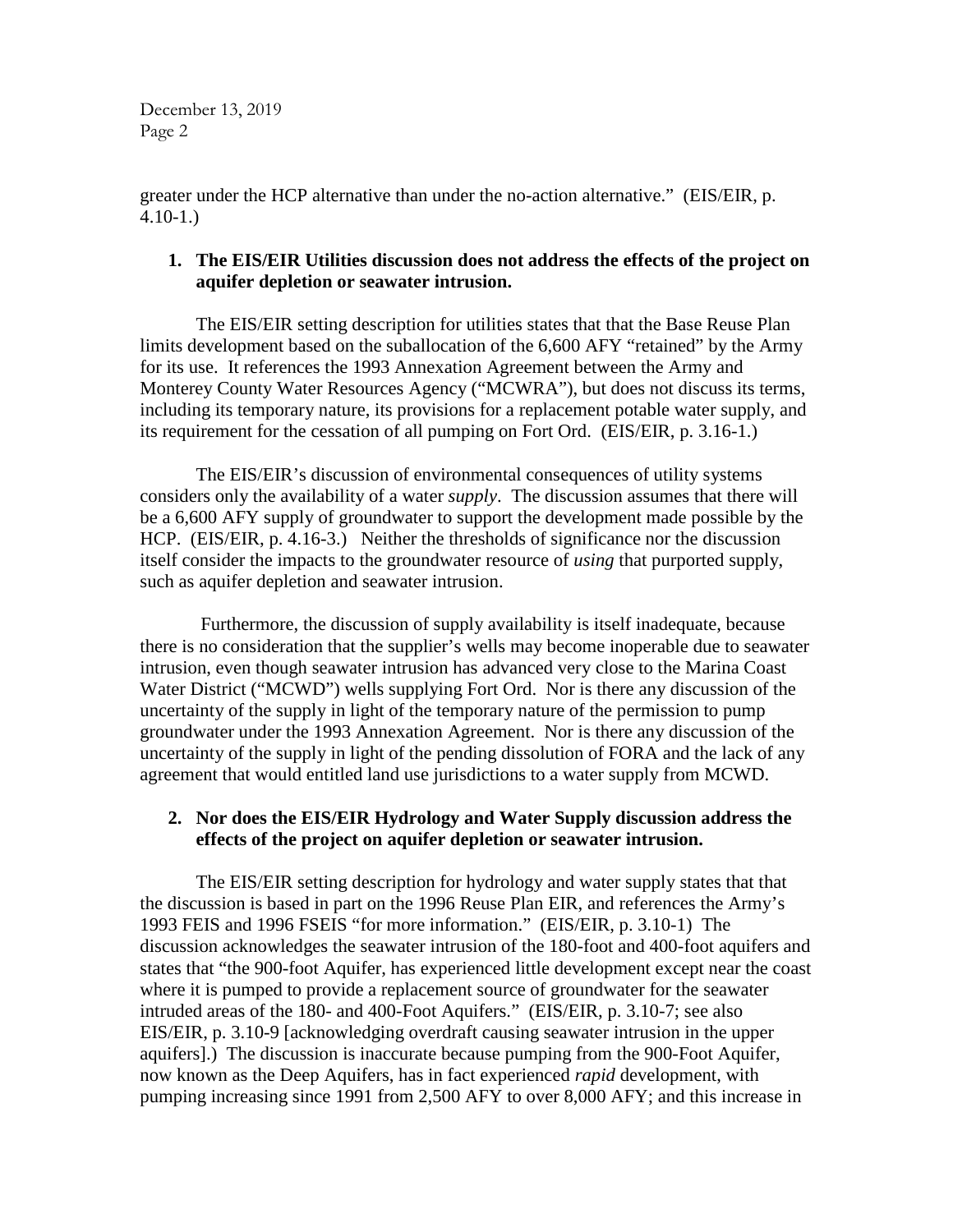pumping is now understood to aggravate seawater intrusion in the upper aquifers. Indeed, the County has recently enacted a moratorium on new wells in the Deep Aquifer.

The EIS/EIR discussion of environmental consequences to hydrology and water quality states that it is "based on currently available information." (EIS/EIR, p. 4.10-1.) As discussed below, the EIR/EIS does not in fact consider currently available information that indicates that seawater intrusion in the upper aquifers is worsening; that the Deep Aquifers do not provide a sustainable supply source; and that pumping the Deep Aquifers aggravates seawater intrusion.

Although the hydrology and water quality discussion identifies the degradation of groundwater quality as a significance criterion, there is no consideration of aquifer depletion or seawater intrusion caused by groundwater pumping for the Fort Ord development. (EIS/EIR, pp. 4.10-1 to 4.10-5.)

#### **B. A subsequent EIS and Subsequent EIR are required due to changed circumstances, new information, and changes to the Base Reuse Plan**.

Both the National Environmental Policy Act ("NEPA") and the California Environmental Quality Act ("CEQA") require subsequent environmental review when the project is changed or there is significant new information or changed circumstances.

NEPA requires that an agency "shall prepare supplements to either draft or final environmental impact statements if (i) The agency makes substantial changes in the proposed action that are relevant to environmental concerns; or (ii) There are significant new circumstances or information relevant to environmental concerns and bearing on the proposed action or its impacts.  $(40 \text{ CFR} \text{ § } 1502.9(c))$ .

CEQA requires a subsequent EIR if "(a) Substantial changes are proposed in the project which will require major revisions of the environmental impact report. (b) Substantial changes occur with respect to the circumstances under which the project is being undertaken which will require major revisions in the environmental impact report. (c) New information, which was not known and could not have been known at the time the environmental impact report was certified as complete, becomes available." (Public Resources Code, § 21166.)

The EIS/EIR's discussions of water supply, hydrology, and water quality fail to disclose that existing and planned groundwater pumping to support Fort Ord development exceeds the levels assumed and evaluated in the prior environmental reviews; that the overdraft and seawater intrusion impacts are substantially worse than assumed in prior reviews; that the expected replacement water supply has not been implemented; that policies and programs of the Base Reuse Plan intended to avoid or minimize overdraft and seawater intrusion have not been implemented; and that new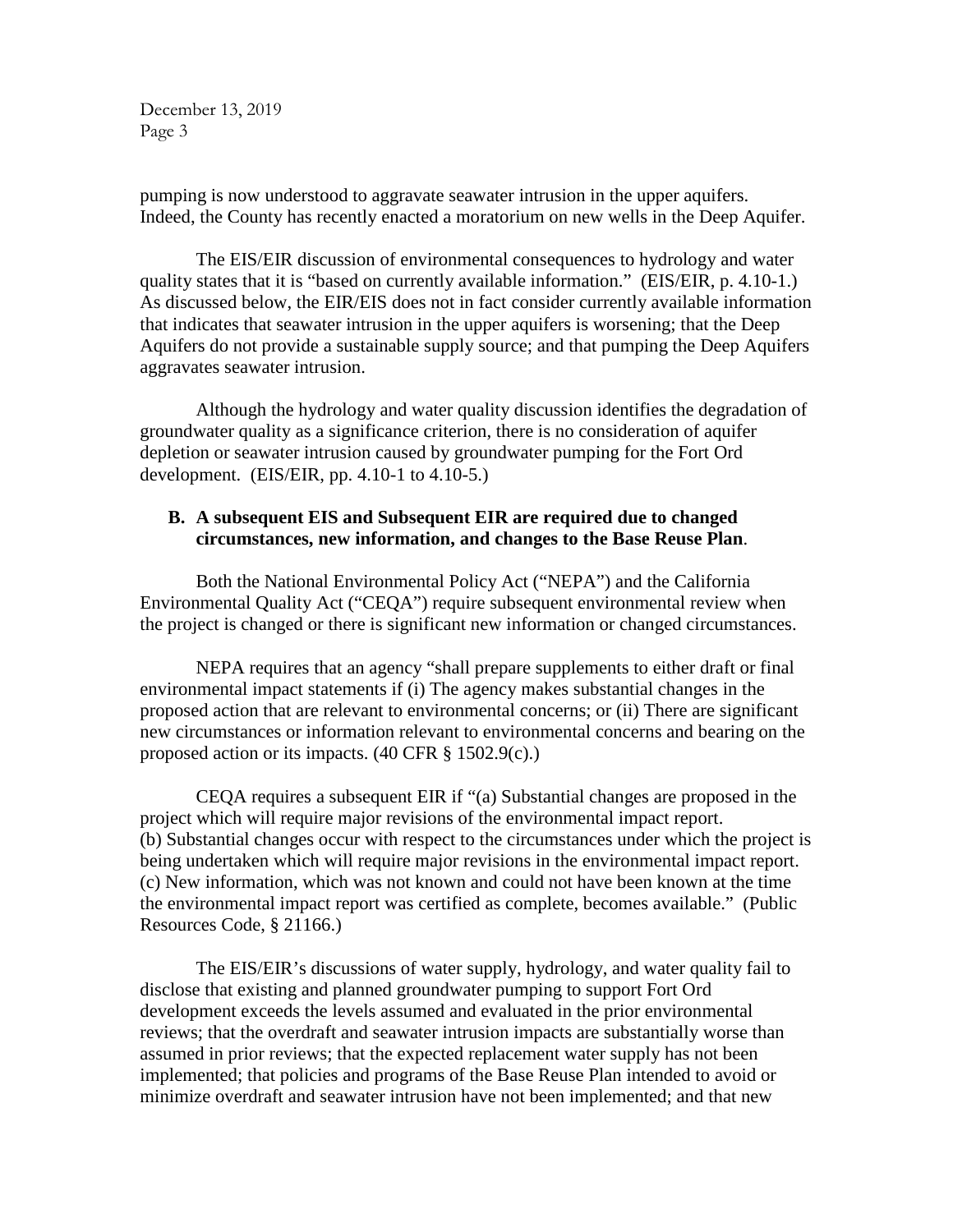information about the Deep Aquifers indicates that they do not provide a sustainable water supply and that pumping the Deep Aquifers also causes seawater intrusion.

As discussed below, and as documented in previous comments by LandWatch and hydrologist Timothy Parker on other Fort Ord projects, changed circumstances, new information, and changes to the Base Reuse Plan require an SEIS and an SEIR before lead agencies make discretionary approvals regarding Fort Ord development that may affect groundwater pumping.

#### **1. Incorporation of previous comments on Fort Ord projects by LandWatch and by hydrologist Timothy Parker**.

LandWatch and hydrologist Timothy Parker have repeatedly commented to land use agencies, Marina Coast Water District, and the US Army that the environmental reviews of groundwater impacts from pumping to support Fort Ord projects has been flawed and that subsequent environmental review is required. A recurring theme in these previous comments is that the environmental reviews for Fort Ord projects have uncritically and incorrectly assumed that there would be no significant impacts to the Salinas Valley Groundwater Basin as long as pumping to support Fort Ord development does not exceed the 6,600 AFY that, in the 1993 Annexation Agreement, the Monterey County Water Resources Agency temporarily permitted the Army to pump pending implementation of a 6,600 AFY replacement water supply, at which point all Fort Ord groundwater pumping was to cease. Twenty six years later, that replacement supply has not been implemented, overdrafting continues, and seawater intrusion advances, destroying the aquifers, now as far as seven miles inland.

The HCP EIS/EIR makes the same error as the reviews to which LandWatch and hydrologist Parker have objected. It uncritically assumes that as long as pumping does not exceed 6,600 AFY, there would be no significant impact or considerable contribution to a significant cumulative impact caused by the groundwater pumping for the development projects enabled by the HCP. This in incorrect. FORA and USFWS as lead agencies must prepare a subsequent environmental review that actually evaluates the groundwater impacts in light of changes to the Base Reuse Plan project, changed circumstances, and new information.

LandWatch incorporates its comments and Timothy Parker's comments by reference and provides copies with this letter. These comments include the following letters:

> • John Farrow, letter to Kim Carvahlo, City of Del Rey Oaks, Nov. 14, 2019, re Initial Study/Negative Declaration – Del Rey Oaks Housing Element.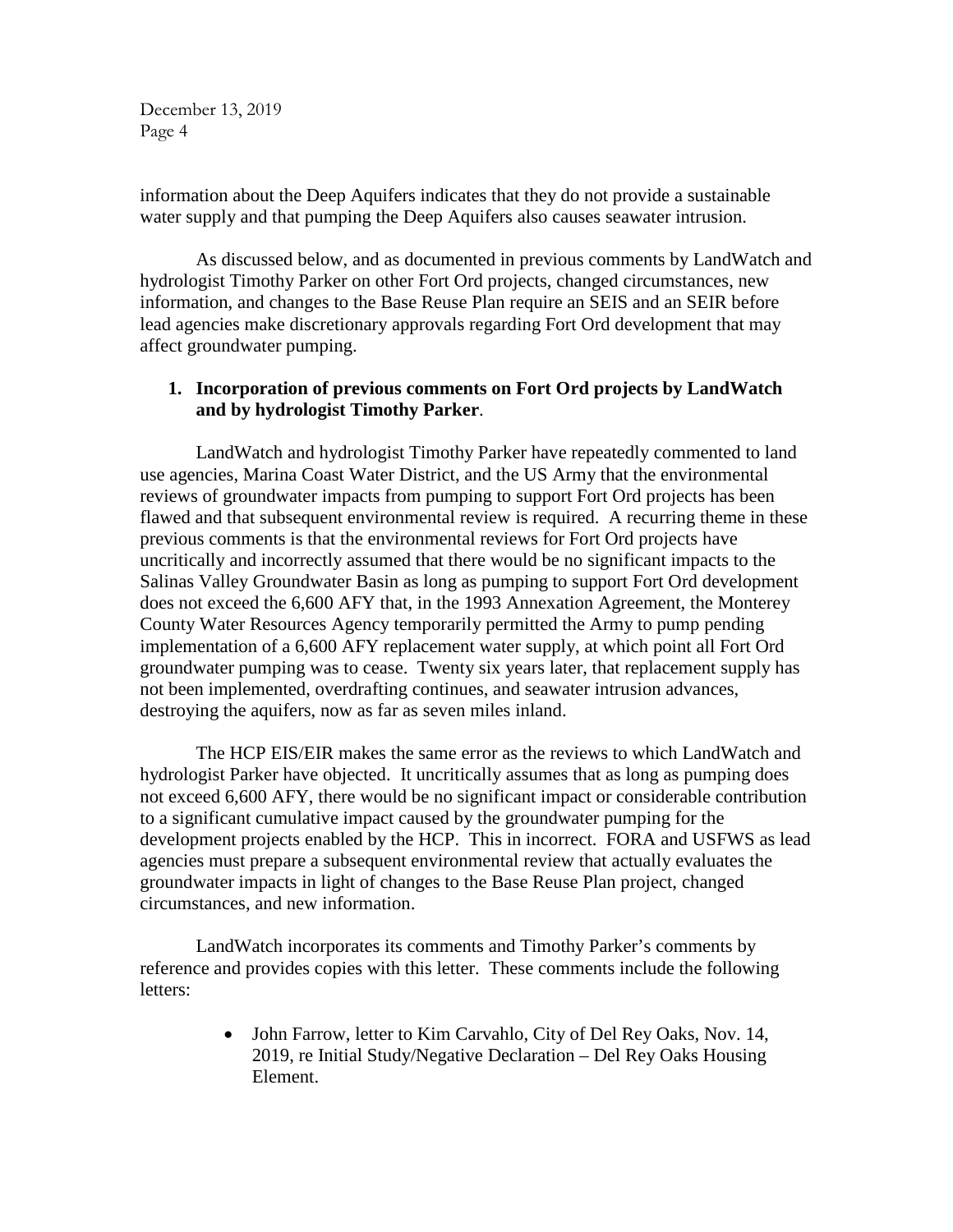- Timothy Parker, letter to John Farrow, Nov. 14, 2019, re Groundwater impacts from increased pumping to support Del Rey Oaks housing development in the Ord Community.
- John Farrow, letter to Kurt Overmeyer, City of Seaside, August 21, 2019, re Campus Town Specific Plan Draft EIR.
- John Farrow, letter to Colonel Gregory Ford, February 26, 2019, re Subsequent Environmental Impact Statement Required for Disposal of Army Interest in Fort Ord Groundwater.
- John Farrow, letter to Marina Coast Water District Board of Directors, February19, 2018, re Negative Declaration and Initial Study for Ord Community Sphere of Influence Amendment and Annexation for the Marine Coast Water District (MCWD).
- Timothy K. Parker, letter to John H. Farrow, February 15, 2018, re Groundwater Impacts from Increased Pumping to Support Ord Community Development.
- Michael L. DeLapa, letter to MCWD Board of Directors, January 18, 2017, re Negative Declaration and Initial Study for Ord Community Sphere of Influence Amendment and Annexation for the Marine Coast Water District (MCWD).
- John H. Farrow, letter to City of Seaside City Council, October 12, 2016, re Final EIR for Monterey Downs and Monterey Horse Park and Central Coast Cemetery Specific Plan (SCH201291056).
- Timothy K. Parker, Technical Memorandum to John H. Farrow, October 8, 2016, re Technical Review of Draft Subsequent Environmental Impact Report for the Monterey Downs and Monterey Horse Park and Central Coast Veterans Cemetery Specific Plan (DSEIR) and the Final Subsequent Environmental Impact Report for the Monterey Downs and Monterey Horse Park and Central Coast Veterans Cemetery Specific Plan (DSEIR).

As discussed in these letters, and in the additional comments below, both CEQA and NEPA require a subsequent environmental review of the impacts of groundwater pumping associated with projects requiring discretionary review.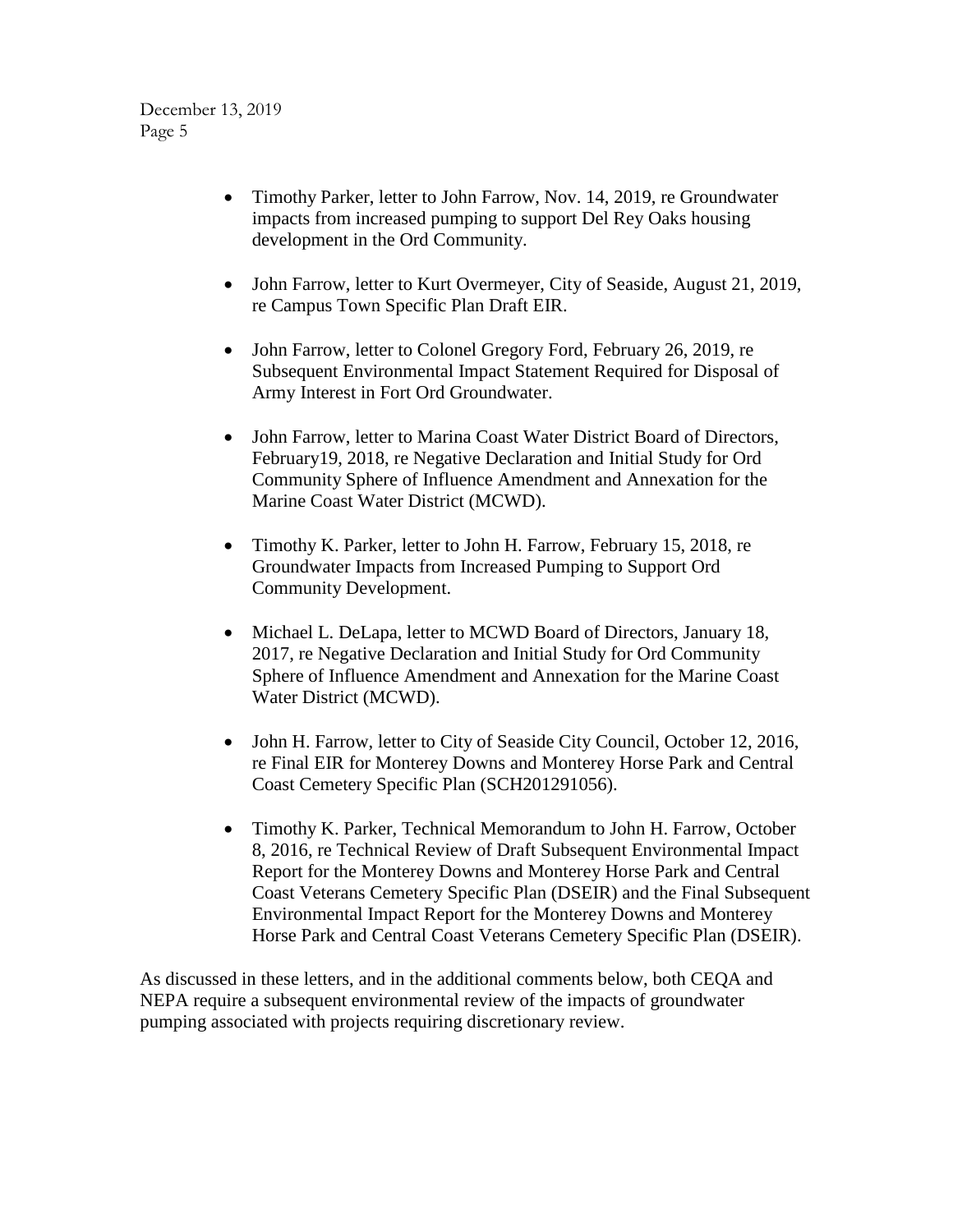> **2. Baseline pumping for Fort Ord from the upper aquifers at the time of the base closure decision was not 6,600 AFY, and it did not include any pumping from the Deep Aquifers. Any existing or projected pumping from the Deep Aquifers for Fort Ord development may cause significant impacts; and any pumping in excess of the Army pumping from the upper aquifers in the year it decided to close Fort Ord base may cause significant impacts.**

Previous environmental reviews of projects in the former Fort Ord have argued that baseline pumping when the Army decided to close the Fort Ord base was 6,600 AFY and that as long as pumping does not exceed 6,600 AFY there are no new impacts. This is not true.

Because the existing and projected groundwater pumping for the base reuse exceeds the baseline Fort Ord pumping, the base reuse causes new significant impacts in the form of aquifer depletion and seawater intrusion; and it makes a considerable contribution to significant cumulative impacts in the form of aquifer depletion and seawater intrusion.

In particular, the 1993 Army EIS and the 1996 BRP EIR identify baseline pumping to support Fort Ord from the 180-foot and 400-foot aquifers of at most 5,200 AFY, not the 6,600 AFY that the HCP EIS/EIR assumes to be available, and that the Fort Ord water supplier MCWD and land use jurisdictions assume that the planned future development will require.

Furthermore, the 1993 Army EIS and the 1996 BRP EIR identify *no* baseline pumping to support Fort Ord from the Deep Aquifers, and identify only 2,500 AFY of cumulative pumping from the Deep Aquifers. That Deep Aquifer pumping was for the City of Marina, not Fort Ord.

This baseline information is evident from LandWatch's previous comments on other Fort Ord projects and also from the following:

• The 1992 USACE baseline document for the Army EIS states that baseline groundwater pumping from the Deep Aquifers was only 2,500 AFY, pumped to support the City of Marina, and there were no plans by any jurisdiction to take additional water from this aquifer. $<sup>1</sup>$  $<sup>1</sup>$  $<sup>1</sup>$ </sup>

<span id="page-5-0"></span><sup>&</sup>lt;sup>1</sup> US Army Corps of Engineers, Other Physical Attributes Baseline Study of Fort Ord, California, April 1992, pp. 1-3, 1-15, available at [http://docs.fortordcleanup.com/ar\\_pdfs/AR-BW-2202//Section\\_1.pdf.](http://docs.fortordcleanup.com/ar_pdfs/AR-BW-2202/Section_1.pdf))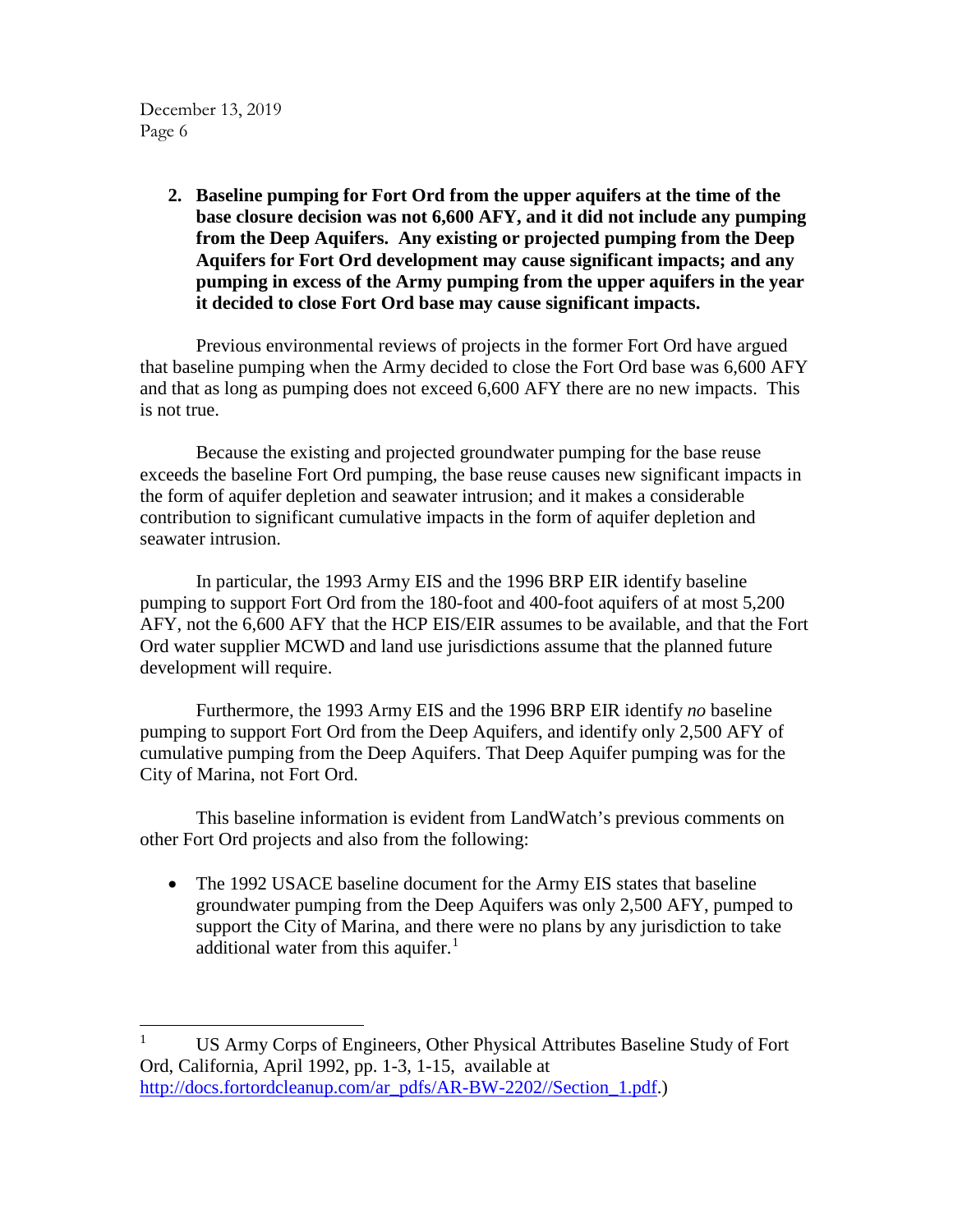- Annual potable pumping to support Fort Ord from 1986-1989 was 5,083 AFY and the average from 1986-1990 was  $5,126$  $5,126$  $5,126$  AFY.<sup>2</sup> Water use declined from 1980 to 1990, except for the single year 1984.<sup>[3](#page-6-1)</sup>
- As of 1991, MCWD had drilled 14 wells since 1956 but abandoned most of them due to seawater intrusion. MCWD addressed seawater intrusion in the short term by tapping the Deep Aquifer for Marina supply, but planned to secure a long-term alternative water supply via the Salinas Valley Seawater Intrusion Project.<sup>[4](#page-6-2)</sup>
- The EIR/EIS for the Salinas Valley Seawater Intrusion Project proposed to deliver 6,600 AFY of potable water to Fort Ord, an amount based on the single year historic peak demand that occurred in 1984, years before the Army decided to close Fort Ord.<sup>[5](#page-6-3)</sup>
- The 1993 Army EIS states that pumping for Fort Ord declined from a one-year peak of 6,600 AFY in 1984 to an average of 5,100 AFY during 1986-1989. (Army 1993 EIS, p. 4-57.)
- The 1996 Base Reuse Plan EIR references the Army baseline documents that purport to describe baseline conditions as of 1991. (BRP EIR, p. 4-46.)
- The 1996 Base Reuse Plan EIR acknowledges that water demand in 1991 was 4,700 AFY. (BRP EIR, p. 4-53.)

In sum, the 6,600 AFY figure is not the baseline pumping when the Army decided to close the base that should be used to measure physical impacts of water supply pumping.

The 6,600 AFY figure is merely a reference to the amount of pumping that the Monterey County Water Resources Agency agreed to permit the Army to pump without penalty on a temporary basis, pending the expected implementation of a 6,600 AFY replacement water supply project to serve Fort Ord, and provided that this pumping did not aggravate seawater intrusion.<sup>[6](#page-6-4)</sup> And indeed, the 1996 Base Reuse Plan EIR states that

<span id="page-6-4"></span><sup>6</sup> Agreement Between the United States of America and the Monterey County Water Resources Agency Concerning Annexation of Fort Ord Into Zones 2 and

<span id="page-6-0"></span><sup>&</sup>lt;sup>2</sup> *Id.* at 1-6.

<span id="page-6-1"></span><sup>3</sup> *Id.* at 1-6, 1-14.

<span id="page-6-2"></span> $^{4}$  *Id.* at 1-15

<span id="page-6-3"></span><sup>5</sup> *Id.* at 1-7 to 1-8.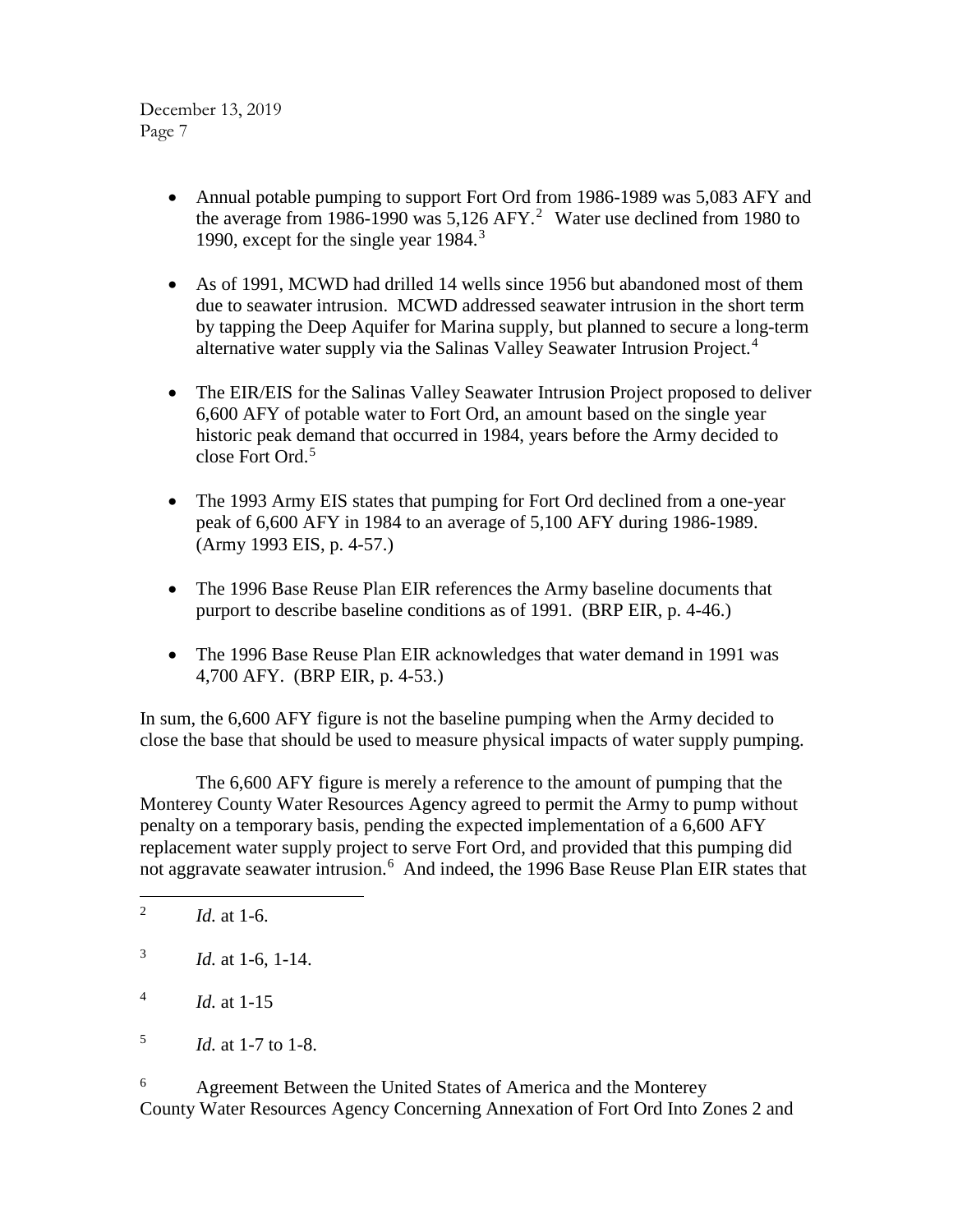"[t]hrough an agreement between the Army and MCWRA, 6,600 acre feet per year (afy) of water is available from the Salinas Valley groundwater basin for former Fort Ord land uses, provided that such provisions do not aggravate or accelerate the existing seawater intrusion." (BRP EIR, p. 4-49.)

**3. The Army EIS and the BRP EIR were predicated on the assumption that existing pumping from the 180-foot aquifer and the 400-foot aquifer could continue temporarily, but not if that pumping aggravated seawater intrusion and only until MCWRA provided the expected replacement water supply to support reuse of Fort Ord. Because the replacement water supply project has not been implemented 26 years after the 1993 Agreement, and because existing and proposed groundwater pumping for Fort Ord aggravates seawater intrusion, there has been a change in circumstances, a change in the Base Reuse Plan, and new information that warrant an SEIS and SEIR**.

Groundwater pumping for Fort Ord was to cease when an expected replacement water supply was implemented.<sup>[7](#page-7-0)</sup> And there was never any expectation that Fort Ord development would be supported by pumping from the Deep Aquifer.

Despite the expectation that the impacts of the Base Reuse Plan would be mitigated by a new water supply project that would replace groundwater pumping for Fort Ord, this never occurred. This is evident from previous comments by LandWatch and hydrologist Timothy Parker on other Fort Ord projects. Consider the following:

- The 1993 Annexation Agreement between the Army and MCWRA assumed that MCWRA would provide a 6,600 AFY replacement potable water supply project for Fort Ord, at which point all groundwater pumping for Fort Ord would cease.
- The 1993 Army EIS and the 1996 BRP EIR acknowledge that the existing pumping is not sustainable because it is causing seawater intrusion. The 1993 Army EIS states that MCWD plans to obtain a potable water supply from the Salinas Valley Seawater Intrusion Project. The 1996 BRP EIR conditions continued pumping for Fort Ord development on not causing further seawater intrusion and identifies policies and programs that are intended to identify sustainable yield, to ensure that pumping does not exceed sustainable yield, to ensure that development does not exceed available supply, and that an alternative water supply is obtained.

<span id="page-7-0"></span><sup>7</sup> *See e.g.*, John Farrow, letter to Colonel Gregory Ford, Feb. 26, 2019, pp. 3-7.

 $\overline{a}$ 2A of the Monterey County Water Resource Agency, Sept 21, 1993. (Agreement No. A-06404).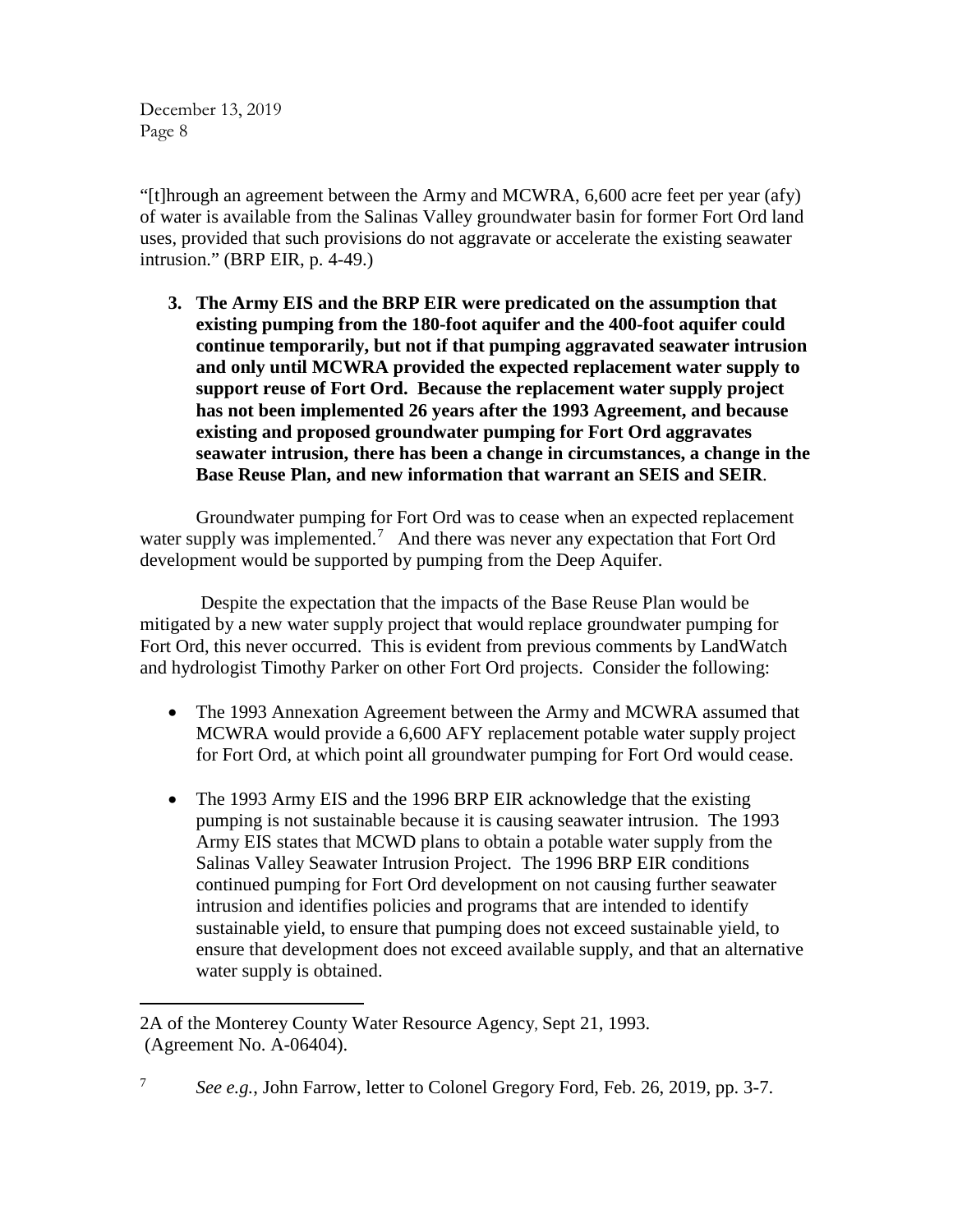- The 1996 Base Reuse Plan EIR states that by the terms of the 1993 Army/MCWRA agreement "a potable water supply of 6,600 afy is assumed to be assured from well water *until a replacement is made available by the MCWRA* (*provided that such withdrawals do not accelerate the overdraft and seawater intrusion* problems in the Salinas Valley groundwater aquifer)." (BRP EIR, p. 4- 53, emphasis added.)
- The 1996 Base Reuse Plan EIR states that "given the existing condition of the groundwater aquifer, there is public concern over the ability of the water wells to 'assure' even 6,600 afy." (*Id.*). It then identifies policies and programs that must be adopted by cities and the County "to ensure the water supply issue is resolved and the proposed project does not aggravate or increase the seawater intrusion problem." (*Id.*, p. 4-54.) These are the Hydrology and Water Quality Policies and Programs that mandate ensuring additional water supply, conditioning development on assures water supply, cooperation to mitigate further seawater intrusion.
- The 1996 Base Reuse Plan EIR identifies the options for obtaining additional water supplies.
- In 1998, MCWRA released an EIR for the Salinas Valley Water Project, which recounts the history of planning through the 1990s for a project that would halt seawater intrusion and provide potable water supplies to various urban users including Fort Ord, consistent with the 1993 Annexation Agreement, the discussion in the Army's EIS, and the discussion in the Base Reuse Plan EIR.<sup>[8](#page-8-0)</sup>
- However, by 2001, in response to public concerns about cost and other issues, the Salinas Valley Water Project was revised to exclude urban deliveries.<sup>[9](#page-8-1)</sup> No replacement potable water supply project has been provided for Fort Ord.

Because the expected replacement water supply project has not been implemented 26 years after the 1993 Agreement, and because existing and proposed groundwater pumping for Fort Ord aggravates seawater intrusion, there has been a change in circumstances, a change in the Base Reuse Plan, and new information that warrant an SEIS and SEIR.

<span id="page-8-0"></span> <sup>8</sup> MCWRA, Salinas Valley Water Project Draft Master EIR, SCH# 97-121020, Oct. 1998, pp. 1-3 to 1-5 [history], 3-36 [project description includes delivery of water supplies to Fort Ord].

<span id="page-8-1"></span><sup>&</sup>lt;sup>9</sup> MCWRA and USACE, Salinas Valley Water Project Draft EIR/EIS, SCH# 200034007, June 2001, p. 1-9.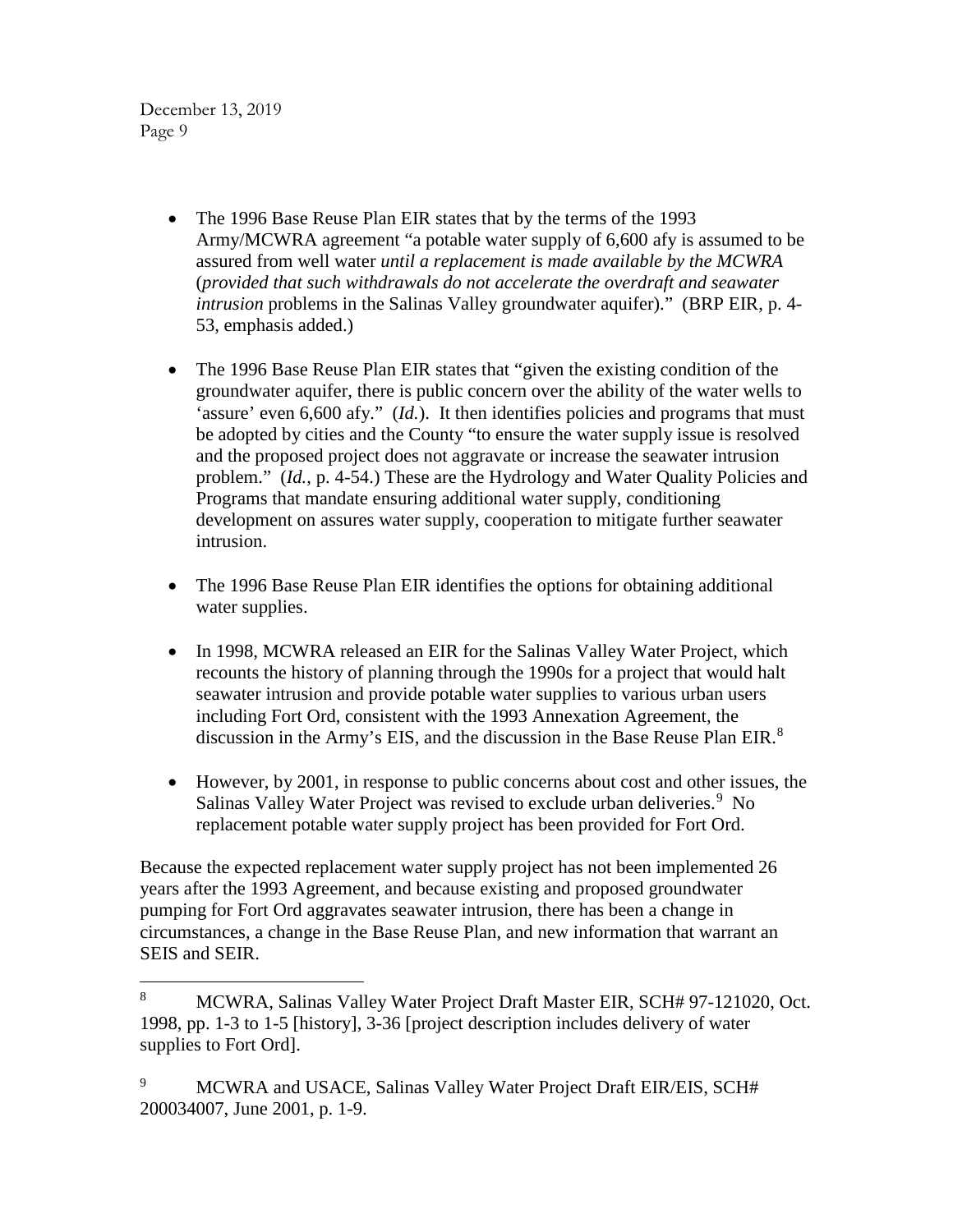# **4. The agencies have not implemented the Base Reuse Plan policies to mitigate seawater intrusion. This too is a change in the project, new information, and changed circumstances that warrant subsequent environmental review.**

The agencies have not honored the Base Reuse Plan's requirements that continued pumping be contingent on not aggravating seawater intrusion, that the agencies determine safe yield, that pumping not exceed safe yield, that the agencies ensure provision of an additional water supply, and that development not be approved without an assured longterm water supply.

For example, as Timothy Parker explained:

The BRP PEIR provides specific policy requirements to ensure adequate, timely mitigation of seawater intrusion, mitigation that may need to be implemented before 6,600 afy is committed or pumped for new development. Policy B-1 requires that the FORA members "shall ensure additional water supply." Policy B-2 requires conditioning project approval on verification of an "assured long-term water supply." Policy C-3 requires the member agencies cooperate with MCWRA and MPWMD "to mitigate further seawater intrusion based on the Salinas Valley Basin Management Plan." Program C-3.1 requires the member agencies to work with the water agencies "to estimate current safe yields within the context of the Salinas Valley Basin Management Plan for those portions of the former Fort Ord overlying the Salinas Valley and Seaside groundwater basins, to determine available water supplies." MCWRA has now determined that the safe yield of the Pressure Subarea is about 110,000 to 117,000 afy and that existing pumping exceeds this safe yield by about 12,000 to 19,000 afy.<sup>[10](#page-9-0)</sup> Indeed, the BRP PEIR acknowledges that pumping in the 180-foot and 400-foot aquifers had "exceeded safe yield, as indicated by seawater intrusion and water levels below sea level." (BRP PEIR p. 4-63.) The BRP PEIR states that the "conditions of the 900-foot aquifer are uncertain", including the safe yield and whether the aquifer is in overdraft. *Id.*

The BRP PEIR explains that Policies B-1, B-2, and C-3 are intended to "affirm the local jurisdictions' commitment to preventing further harm to the local aquifers . . . by limiting development in accordance with the availability of secure supplies." (BRP PEIR, p. 4-55.) The explicit provisions for determination of safe yield and for acceleration of water supply projects if 6,600 afy cannot be supplied without further seawater intrusion clearly demonstrate the intent that the member agencies not simply defer action until 6,600 afy has been allocated to

<span id="page-9-0"></span><sup>&</sup>lt;sup>10</sup> MCWRA, State of the Salinas River Groundwater Basin, p. 4-25.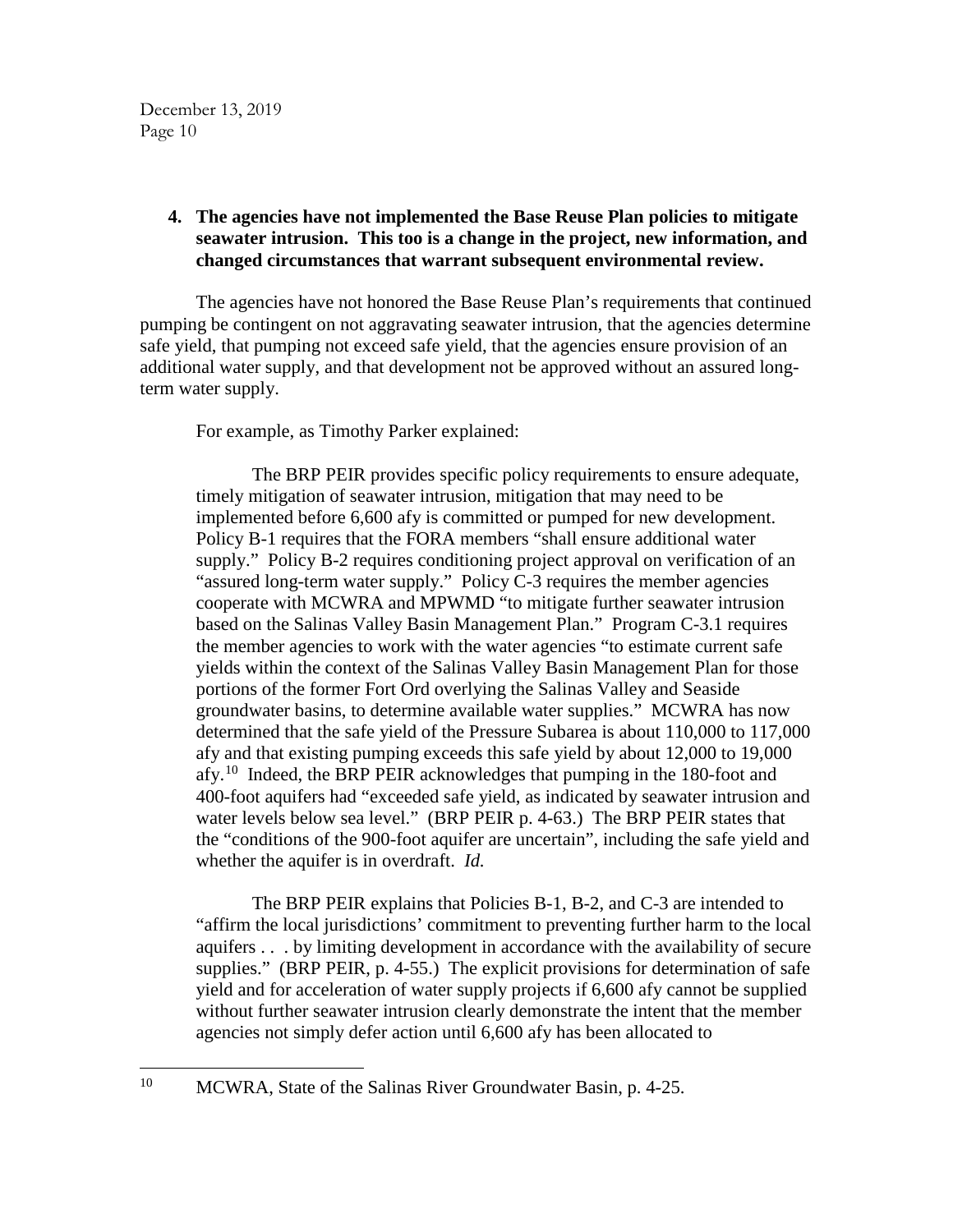development projects if seawater intrusion continues. To the contrary, it seems clear that the BRP PEIR directed the member agencies "to mitigate further seawater intrusion" by, among other things, ensuring that groundwater pumping beyond the determined safe yield is not permitted for new development projects. The BRP PEIR's cumulative analysis makes it clear that Policy C-3 does not permit uncritical reliance on a 6,600 afy allocation: "existing water allocations of 6,600 afy . . . would allow for development to proceed to the year 2015, provided that seawater intrusion conditions are not exacerbated (Policy C-3)." (BRP PEIR p. 5-5 (emphasis added).)

(Timothy Parker, letter to John Farrow, Oct. 8, 2016, pp. 8-9.)

The failure of the agencies to implement the Base Reuse Plan policies to mitigate seawater intrusion constitutes a change in the project, new information, and changed circumstances that warrant subsequent environmental review.

**5. Overdraft and seawater intrusion into the 180-foot and 400-foot aquifers have continued and accelerated due to cumulative groundwater pumping in excess of sustainable yield, especially in coastal areas such as Fort Ord. This, too, is a change in circumstances and new information that warrant an SEIS and SEIR**.

LandWatch's and hydrologist Timothy Parker's previous comments on other Fort Ord projects document the continued and increasing cumulative pumping of the 180-foot and 400-foot aquifers, including the existing and planned pumping to support the Fort Ord Base reuse. This pumping causes and will cause significant cumulative impacts in the form of continued overdraft and advancing seawater intrusion. The existing and foreseeable future pumping of the 180-foot and 400-foot aquifers to support Fort Ord reuse makes a considerable contribution to these cumulative impacts.

The continuing and accelerating advance of seawater intrusion since the 1996 Base Reuse Plan EIR is a substantially more severe significant effect than shown in the Base Reuse Plan EIR. (See CEQA Guidelines § 15162(a)(3)(B) [SEIR required if "significant effects previously examined will be substantially more severe than shown in the previous EIR"].) The continuing and more severe seawater intrusion is new information and changed circumstances that warrant subsequent environmental review.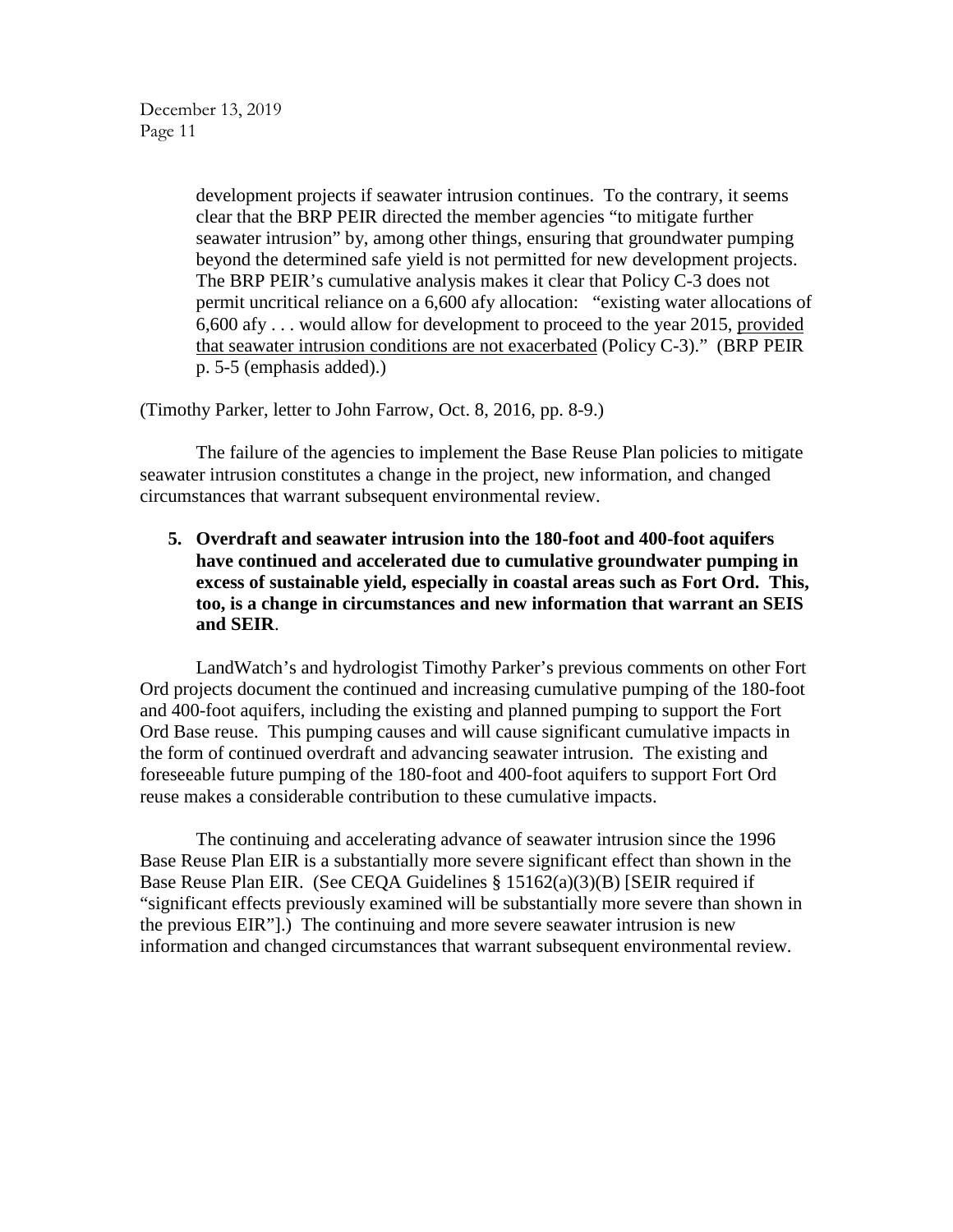# **6. Cumulative pumping in the Deep Aquifers has rapidly increased and Deep Aquifer pumping is now being used to support Fort Ord reuse. Deep Aquifer pumping at current rates induces seawater intrusion into the upper aquifers and depletes the Deep Aquifers. This, too, is a change in circumstances and new information that warrant an SEIS and SEIR**.

LandWatch's and hydrologist Timothy Parker's previous comments on other Fort Ord projects document the increased pumping of the Deep Aquifers to support Fort Ord reuse and the increased cumulative pumping of the Deep Aquifers.

Fort Ord development is now relying on pumping from the Deep Aquifers, which were only being pumped to support the City of Marina at the rate of 2,500 AFY in 1991. New analysis and data reveal that the Deep Aquifers are not being recharged except through incidental percolation from the 180-foot and 400-foot aquifers; that cumulative pumping, including pumping to support Fort Ord development, has increased from around 2,500 AFY in 1991 to in excess of 8,000 AFY; and that pumping in excess of 8,000 AFY will induce additional seawater intrusion into those upper aquifers.

This cumulative pumping causes significant impacts in the form of depletion of the Deep Aquifers and inducement of seawater intrusion into the overlying 180-foot and 400-foot aquifers. The existing and foreseeable future pumping of the Deep Aquifers to support Fort Ord makes a considerable contribution to these cumulative impacts.

The substantial increase in cumulative pumping from the Deep Aquifers, the use of Deep Aquifer pumping to support Fort Ord development, and the consequent aquifer depletion and seawater intrusion constitute a change in the project, new information, and changes to circumstances that warrants subsequent environmental review.

# **7. The availability of a water supply for Fort Ord development and the HCP can no longer be assured. This too is a change in circumstances and new information that warrant an SEIS and SEIR.**

The HCP EIS/EIR assumes that a 6,600 AFY water supply will be available to support Fort Ord development. While this assumption may have been valid in 1996 based on Monterey County Water Resources Agency's permission for temporary groundwater use pending the expected water supply project, this assumption is no longer valid.

First, the groundwater supply itself is threatened by advancing seawater intrusion. As hydrologist Parker explains:

MCWRA's most recent mapping of the seawater intrusion front in 400-Foot Aquifer shows rapid advance of that front along Reservation Road in the vicinity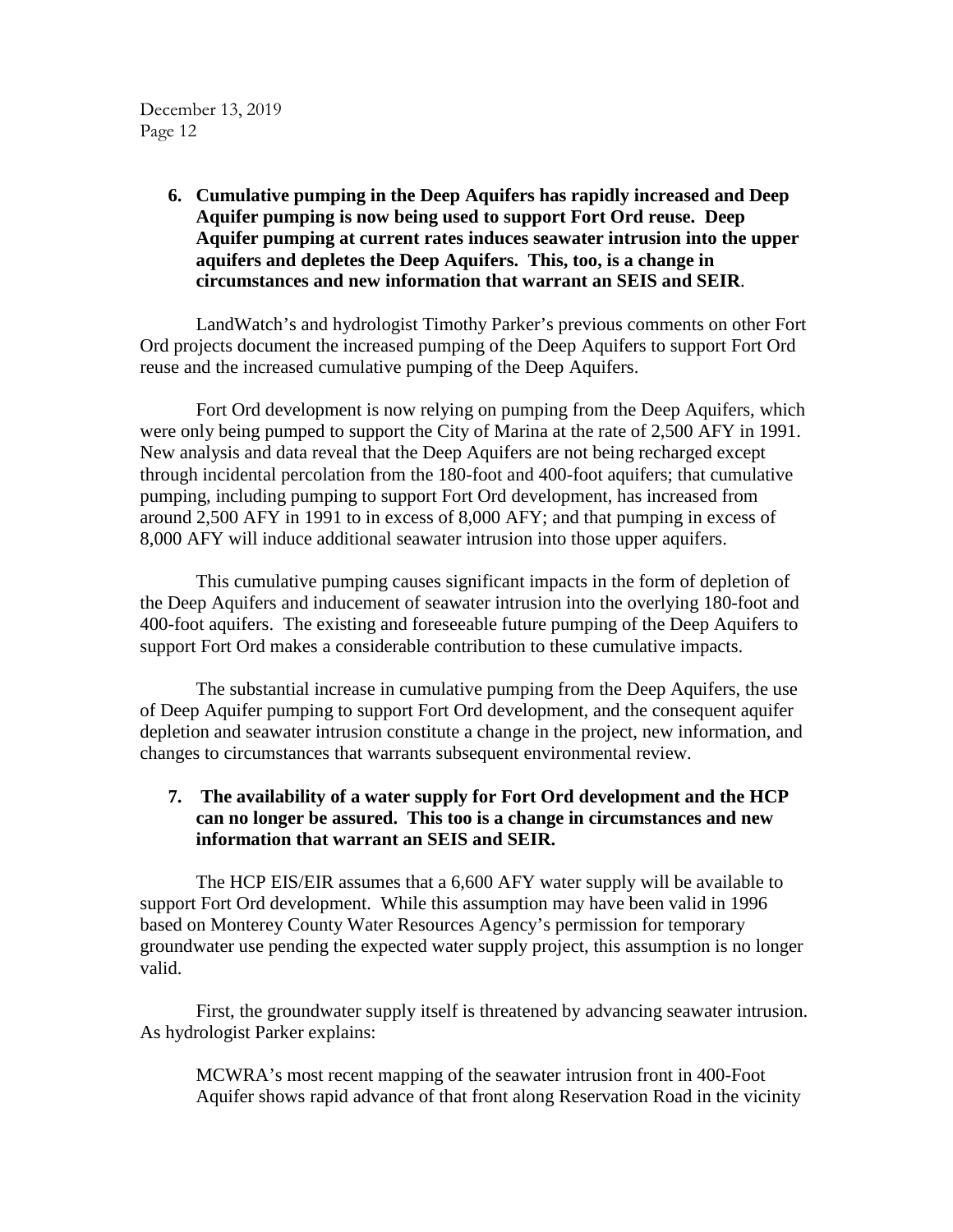> of MCWD's only remaining upper aquifer wells, wells number 29, 30, 31 and 35. [footnote omitted] There is no assurance that MCWD's remaining wells in the 400-Foot Aquifer will remain viable in the face of this rapid seawater intrusion.<sup>[11](#page-12-0)</sup>

Second, 6,600 AFY is not a permanent right to pump groundwater regardless of the impacts to the aquifer. Neither the 1993 agreement between the Army and MCWRA, nor any subsequent assignment of the Army's interest in that agreement, created a "water right," much less a permanent right to pump groundwater to support Fort Ord development regardless of impact on the aquifer.  $^{12}$  $^{12}$  $^{12}$ 

Third, when FORA sunsets in 2020, the land use jurisdictions will no longer have any entitlement to an "allocation" of a portion of the 6,600 AFY. MCWD would have unfettered responsibility and authority to establish rules and regulations for water distribution.<sup>[13](#page-12-2)</sup> (Gov. Code, § 31024.) MCWD would also have unfettered responsibility and authority to restrict water use in accordance with a threatened or existing water shortage. (Gov. Code, §§ 31026, 31029.1, 31035.1; Water Code § 350.) MCWD can and should exercise its authority to deny new groundwater pumping for future development in order to protect existing groundwater users until a replacement supply is implemented.

# **8. HCP funding analysis fails to evaluate delay and reduced scope of development caused by lack of sustainable water supply.**

Finally, as discussed in LandWatch's December 10, 2019 comments regarding the funding and alternatives to the HCP, the financial viability of the HCP itself is critically dependent on the HCP's assumption that all of the remaining planned development in the Base Reuse plan will be built out by 2030. The HCP's discussion of funding assurances and the EIS/EIR's assumption that funding is assured fails to consider the uncertainty of a water supply to support that development.

As discussed, the agencies should act responsibly, and in accordance with adopted policies, to protect existing groundwater users by refusing to support new development without a sustainable water supply, to prohibit reliance on groundwater for new development, and to finally seek to implement the replacement water supply. This responsible action may postpone full buildout well after 2030 if a replacement supply

<span id="page-12-0"></span><sup>&</sup>lt;sup>11</sup> Timothy Parker, letter to John Farrow, Nov. 14, 2019, p. 9.

<span id="page-12-1"></span><sup>12</sup> *See* John Farrow, letter to Colonel Gregory Ford, Feb. 26, 2019.

<span id="page-12-2"></span><sup>13</sup> *See* John Farrow, letter to Marina Coast Water District Board of Directors, February 19, 2018; John Farrow, letter to Kim Carvalho, City of Del Rey Oaks, Nov. 14, 2019.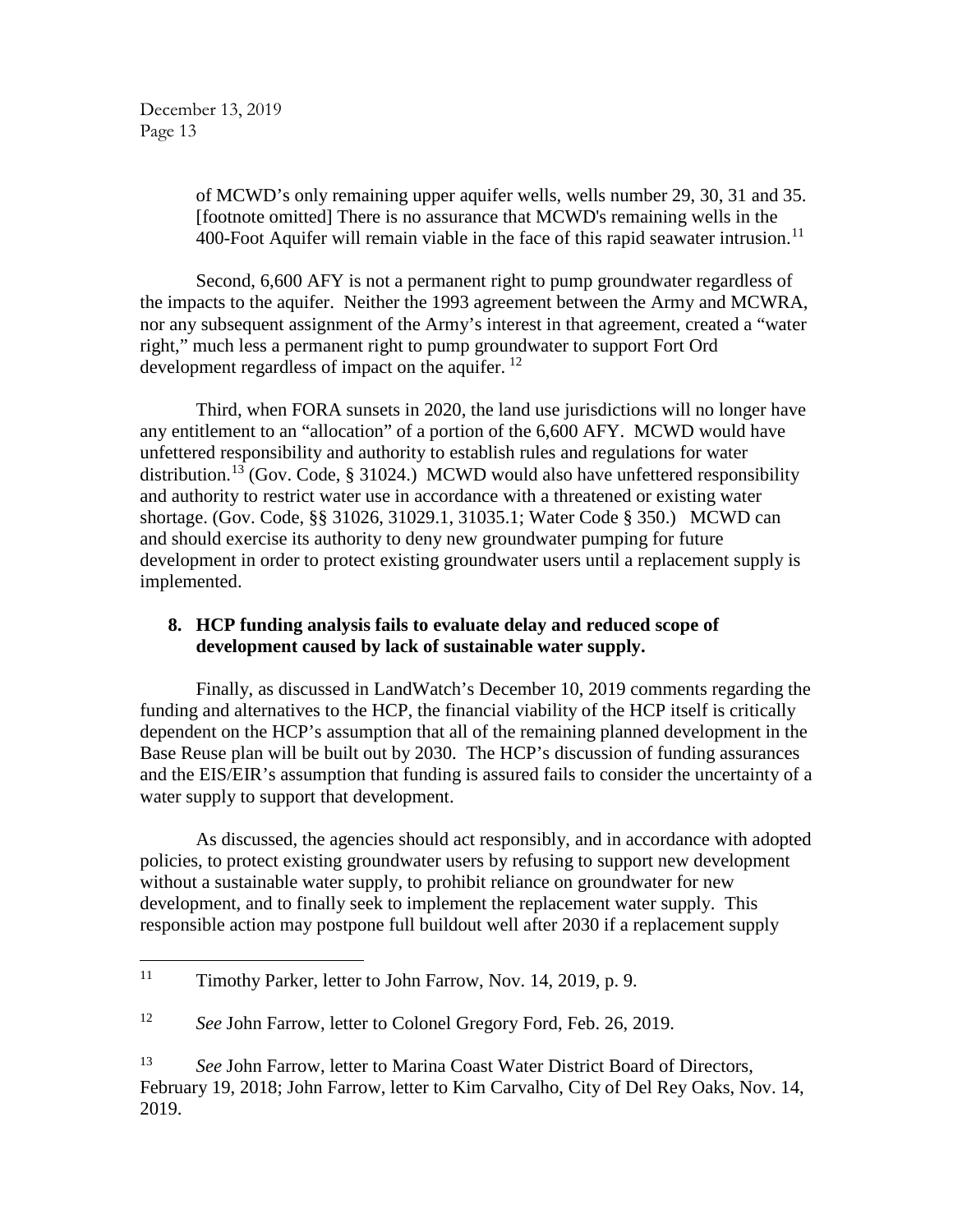were not available immediately, even assuming there were market demand for that full buildout.

Yours sincerely,

M. R. WOLFE & ASSOCIATES, P.C.

John Farrow

JHF:hs

**Attachments** 

- 1. John Farrow, letter to Kim Carvahlo, City of Del Rey Oaks, Nov. 14, 2019, re Initial Study/Negative Declaration – Del Rey Oaks Housing Element.
- 2. Timothy Parker, letter to John Farrow, Nov. 14, 2019, re Groundwater impacts from increased pumping to support Del Rey Oaks housing development in the Ord Community.
- 3. John Farrow, letter to Kurt Overmeyer, City of Seaside, August 21, 2019, re Campus Town Specific Plan Draft EIR.
- 4. John Farrow, letter to Colonel Gregory Ford, February 26, 2019, re Subsequent Environmental Impact Statement Required for Disposal of Army Interest in Fort Ord Groundwater.
- 5. John Farrow, letter to Marina Coast Water District Board of Directors, February19, 2018, re Negative Declaration and Initial Study for Ord Community Sphere of Influence Amendment and Annexation for the Marine Coast Water District (MCWD).
- 6. Timothy K. Parker, letter to John H. Farrow, February 15, 2018, re Groundwater Impacts from Increased Pumping to Support Ord Community Development.
- 7. Michael L. DeLapa, letter to MCWD Board of Directors, January 18, 2017, re Negative Declaration and Initial Study for Ord Community